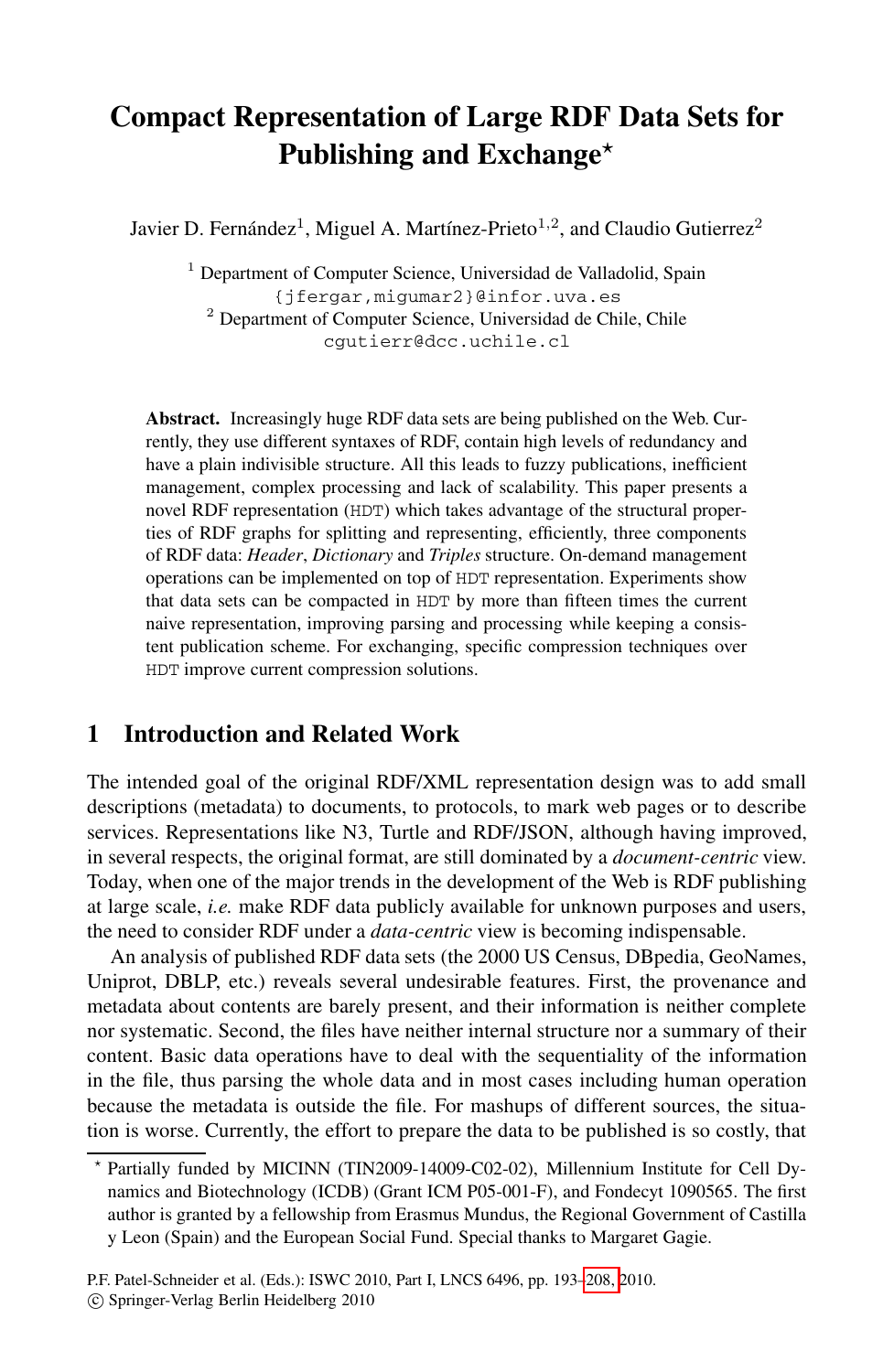files commonly have no design, no plan and no user in mind. They resemble unwanted creatures whose owners are keen to be rid of them.

This state of affairs does not scale to a Web where large data sets will soon, increasingly, be produced dynamically and automatically. Furthermore, most data would have to be *machine-understandable* in line with the aim of the original Semantic Web project. Thus, scaling the process of publishing and exchanging large RDF data sets should comply with some basic features. At the *logical level*, a large-scale data set should have standard metadata, like provenance (source, providers, publication date, etc.), editorial metadata (publisher, date, version, etc.), data set statistics (size, quality, type of data, basic parameters of the data) and intellectual property (types of copy[left|right]s). At the *physical level*, RDF representation at large scale should permit efficient processing, managing and exchanging (between systems and memory-disk movements). At the format level, desirable features include simple checks for triple existence, redundancy minimization and modular construction. Imagine a user who wants to publish or exchange a large data set from her preferred RDF data store. She would first need to dump the data into one RDF format, and then, due to the large size of the data, possibly compress it with a generic compressor. The resultant file has no structure, no metadata and it is hardly usable natively, *i.e.* without an appropriate external tool (another RDF data store, a visualization software, etc.).

This paper addresses these challenges, and shows that there are feasible and simple solutions. In particular, we introduce a new representation format (*Header-Dictionary-Triples*: HDT) that modularizes the data and uses the skewed structure of big RDF graphs [10,19,21] to achieve large spatial savings. It is based on three main components:

- A *header*, including logical and physical metadata describing the RDF data set. It serves as an entrance point to the information on the data set.
- A *dictionary*, organizing all the identifiers in the RDF graph. It provides a catalog of the information entities in the RDF graph with high levels of compression.
- A set of *triples*, which comprises the pure structure of the underlying RDF graph while avoiding the noise produced by long labels and repetitions.

We make use of succinct data structures and simple compression notions to approach a practical implementation for HDT. Our design, besides gaining modularity and compactness, also addresses other important features: 1) it allows on-demand indexed access to the RDF graph, and 2) it is used to develop a specific technique for RDF compression (referred to as HDT-Compress) able to outperform universal compressors.

Figure 1 shows a step-by-step description of the process to obtain an HDT representation of an RDF graph. The first three steps extract basic RDF features necessary to build the dictionary and the underlying graph, as well as information that will be included in the header. The fourth step covers some practical decisions in order to have the HDT concrete implementation for publication and exchange of RDF.

If we go back to the example of the user who wants to publish or exchange large RDF data, the advantages of HDT can be summarized as follows: 1) More compact and compressible: uses much less space, thus saving storing space and communication bandwidth and time; 2) Is clean and modular: it separates dictionary from triples (the graph structure), includes a header with metadata about the data; 3) Permits basic data operations by allowing access to parts of the graph without needing to process all of it.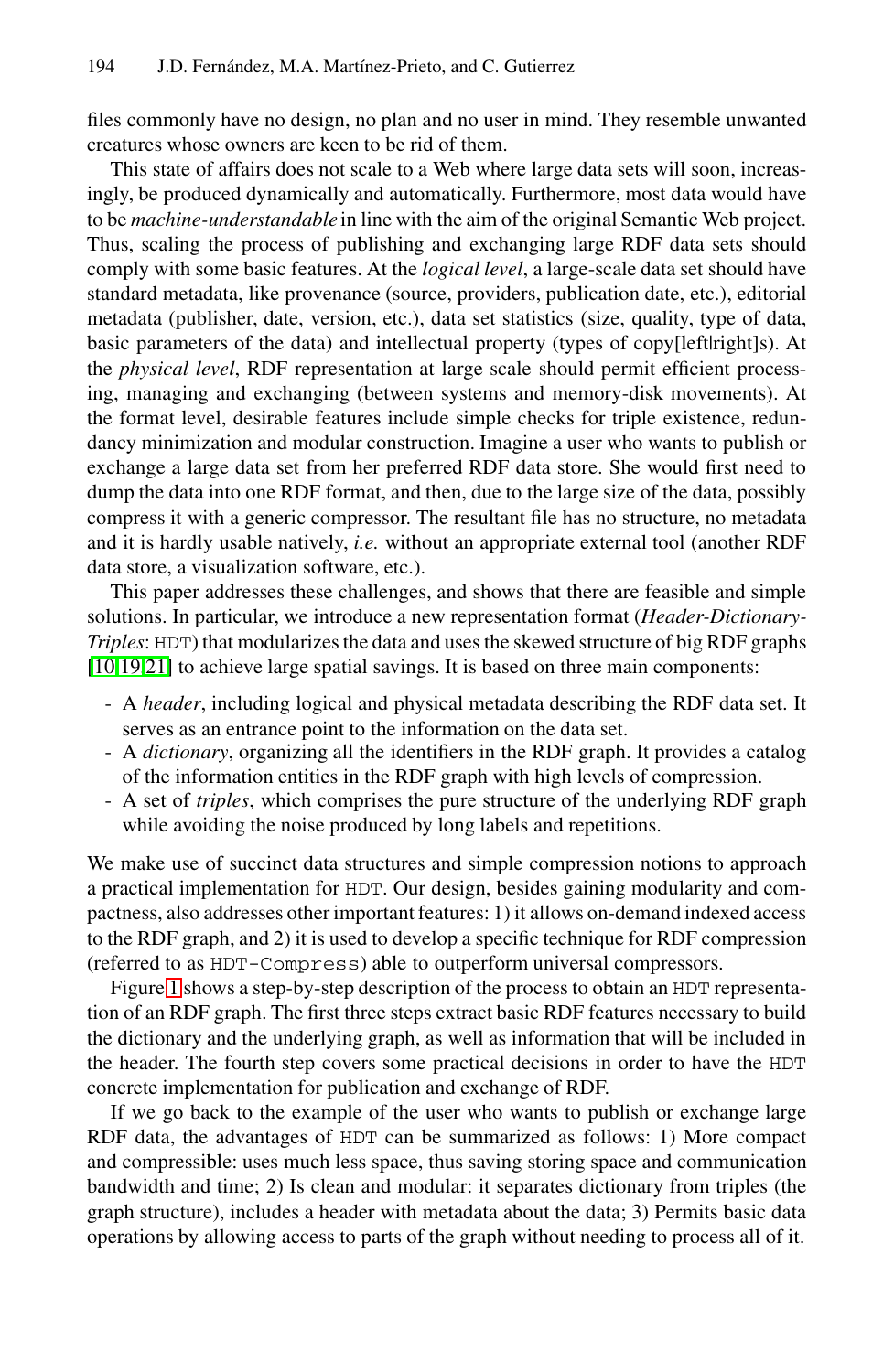

**Fig. 1.** A Step-by-step constructio[n](#page-12-0) [o](#page-12-0)f the HDT format from a set of triples

The paper is organized as follows. Section 2 starts defining the set of metrics to characterize the structural RDF features used in HDT. Next, the HDT format is presented by an individual description of each component: Header, Dictionary, and Triples. Section 3, firstly details [the](#page-13-0) practical implementation approach for HDT. Then, we detail the HDT management and compression. This section ends with an empirical study which analyzes the current HDT features on real-world data sets. Section 4 gives a brief discussion and addresses some future work. Finally, the appendix provides a study of the structural features of the data sets used in our experimentation, analyzing their impact on HDT. Additional resources and examples are available at http://hdt.dcc.uchile.cl.

*Related Work.* Today there are several representations for RDF data, *e.g.* RDF/XML [3], N3<sup>1</sup>,Turtle<sup>2</sup>, and RDF/JSON [1]. None of these proposals, though, seems to have considered data volume a[s a p](#page-13-1)rimary goa[l. R](#page-14-0)DF/XML, due [to i](#page-14-1)ts verbosity is good for exchanging data, but only on a [sma](#page-13-2)ll scale. Turtle (a sub-language of N3) is a more compact and readable alternative. Although these formats present features to "abbreviate" constructions like URIs, groups of triples, common datatypes or RDF collections, the compactness of the representation definitively was not the main concern of their design. RDF/JSON resembles Turtle, with the advantage of being coded in a language easier to parse and more widely accepted in the programming world.

Regarding the structure of RDF real-world data, several studies point to the presence of power-law distribution, in term frequencies [10], resources [19] and schemas [21].

RDF compression capabilities have been studied [11] but have not been applied in [a concrete format or implementation](http://www.w3.org/DesignIssues/Notation3). The situation is not better for splitting RDF into [components. Neither RDF/XML nor](http://www.w3.org/TeamSubmission/turtle/) N3 (and their subsets Turtle and N-Triples) have the basic constructors to design modular files. To the best of our knowledge, none of [these](http://www.w3.org/2001/sw/BestPractices/) [results](http://www.w3.org/2001/sw/BestPractices/) [have](http://www.w3.org/2001/sw/BestPractices/) [been](http://www.w3.org/2001/sw/BestPractices/) [applied](http://www.w3.org/2001/sw/BestPractices/) [in](http://www.w3.org/2001/sw/BestPractices/) [th](http://www.w3.org/2001/sw/BestPractices/)e design of RDF d[ata](http://www.w3.org/2001/sw/BestPractices/WNET/wn-conversion.html) [sets.](http://www.w3.org/2001/sw/BestPractices/WNET/wn-conversion.html) [Th](http://www.w3.org/2001/sw/BestPractices/WNET/wn-conversion.html)ere is little work on [the](http://www.w3.org/2001/sw/BestPractices/WNET/wn-conversion.html) [design](http://www.w3.org/2001/sw/BestPractices/WNET/wn-conversion.html) [of](http://www.w3.org/2001/sw/BestPractices/WNET/wn-conversion.html) [large](http://www.w3.org/2001/sw/BestPractices/WNET/wn-conversion.html) [RDF](http://www.w3.org/2001/sw/BestPractices/WNET/wn-conversion.html) [data](http://www.w3.org/2001/sw/BestPractices/WNET/wn-conversion.html) [sets.](http://www.w3.org/2001/sw/BestPractices/WNET/wn-conversion.html) [There](http://www.w3.org/2001/sw/BestPractices/WNET/wn-conversion.html) [have](http://www.w3.org/2001/sw/BestPractices/WNET/wn-conversion.html) [been](http://www.w3.org/2001/sw/BestPractices/WNET/wn-conversion.html) [proje](http://www.w3.org/2001/sw/BestPractices/WNET/wn-conversion.html)cts discussing design issues [of](http://www.w3.org/2001/sw/rdb2rdf/)  $RDF<sup>3</sup>$ , [and](http://www.w3.org/2001/sw/rdb2rdf/) [a](http://www.w3.org/2001/sw/rdb2rdf/) [working](http://www.w3.org/2001/sw/rdb2rdf/) [grou](http://www.w3.org/2001/sw/rdb2rdf/)p on design issues of translation from relational databases to RDF<sup>4</sup>. However, none of these works have touched the problem of RDF publication

<sup>1</sup> http://www.w3.org/DesignIssues/Notation3

<sup>2</sup> http://www.w3.org/TeamSubmission/turtle/

<sup>3</sup> Best Practices Publishing Vocab. W3C WG:

http://www.w3.org/2001/sw/BestPractices/, and the Wordnet case http:// www.w3.org/2001/sw/BestPractices/WNET/wn-conversion.html

<sup>4</sup> http://www.w3.org/2001/sw/rdb2rdf/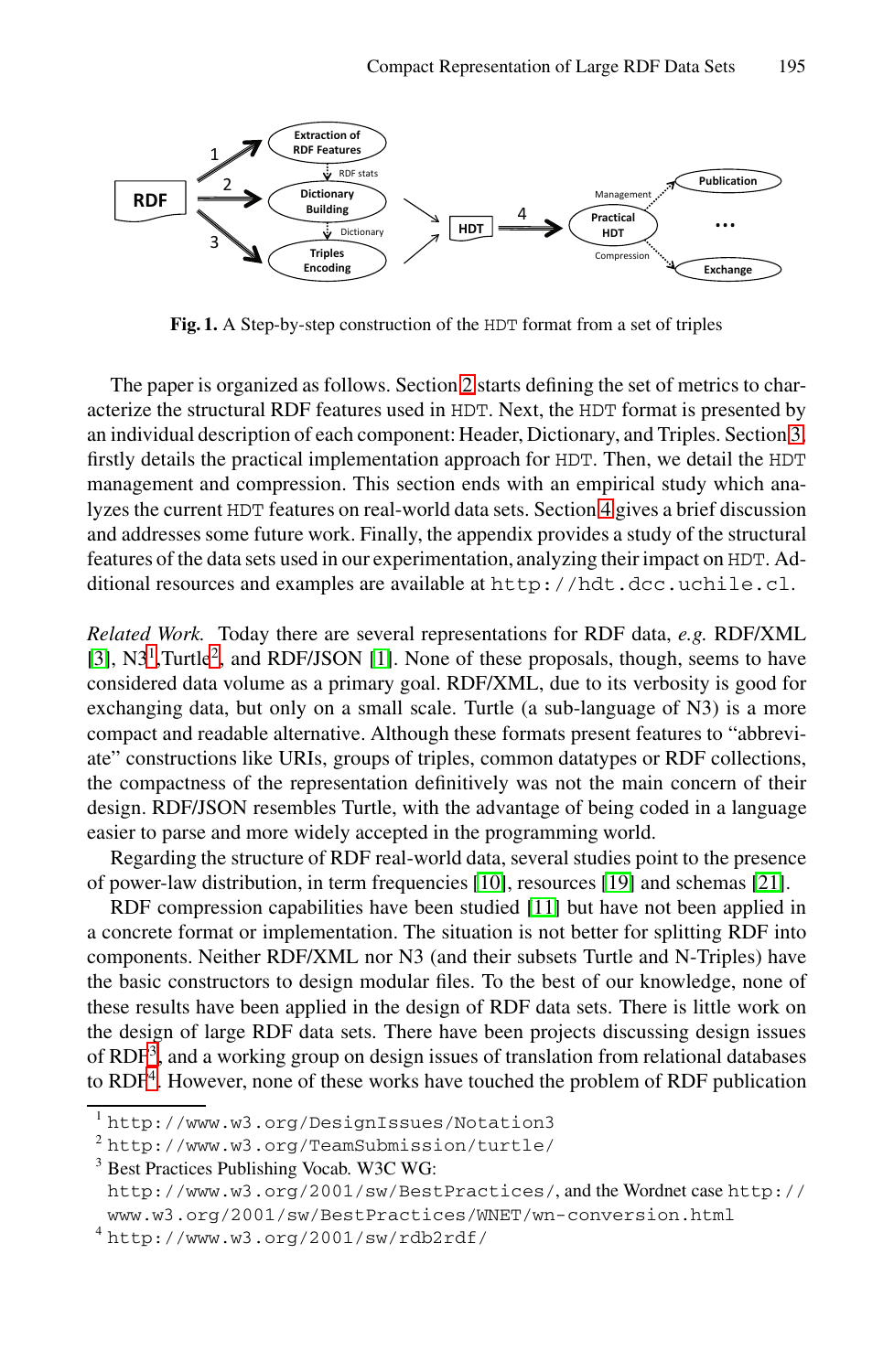<span id="page-3-1"></span><span id="page-3-0"></span>and exchange at large. The project that is currently systematically addressing the issue of publication of RDF at large, Linked Data, is starting to face some of these issues.

# **2 Compacting RDF with HD[T:](#page-13-3) The Concepts**

### **2.1 T[akin](#page-14-0)g Advantage of the Skewed Structure of [Re](#page-14-1)al-World RDF Data**

Although power-law<sup>5</sup> distribution validation [in R](#page-14-2)DF data remains an open field, in practice it is assumed as a common characteristic of RDF real-world data. Ding and Finn [10] reveal that Semantic Web graphs fit power-law distribution within some metrics such as the size of documents and term frequency use; most terms are described through few triples. [Re](#page-14-3)[gar](#page-14-4)ding the use of an RDF schema (RDFS[5]), the space of instances is sparsely populated, s[ince](#page-14-1) most classes and properties have never been instantiated. By crawling the Web, Oren[19] comes to similar conclusions, showing that resources (URIs) in different documents fit to a power-law distri[bu](#page-13-4)[tio](#page-13-5)n. Theoharis [21] studies these properties for Semantic Web schemas, RDFS and OWL[16]. Similar distribution is [fo](#page-13-6)[und](#page-14-5) in the descendants of a class, as well as other schema features, such as the existence of few classes interconnecting schemas, or non-balanced hierarchies. The presence of star and chaining nodes has been also described in data and queries (starand chain-shaped join queries) [17,18]. This schema analysis has contributed to synthetic schema generation for benchmarking [21]. These results motivate the adaptation to RDF of the well-known Web distribution, where power-law is present in successors list of a given domain, playing an important role in Web graphs compression [4,6].

For our purposes, a few indicators of the graph structure will be sufficient. RDF graph notation will follow [13,20], with no distinction between URIs, Blank nodes and Literals. A triple then,  $(s, p, o)$ , is represented as a labeled graph  $s \stackrel{p}{\to} o$ . Let G be an RDF graph, and S*G*, P*G*, O*<sup>G</sup>* be the sets of subjects, predicates and objects in G.

**Definition 1 (out-degrees).** *Let* G *be an RDF graph, and let*  $s \in S_G$  *and*  $p \in P_G$ *.* 

- *1. The* out-degree *of* <sup>s</sup>*, denoted* deg<sup>−</sup>(s)*, is defined as the number of triples of* <sup>G</sup> *in which* s *occurs as subject. Formally,*  $deg^{-}(s) = |\{(s, y, z) / (s, y, z) \in G\}|$ *. The* maximum out-degree*,* deg<sup>−</sup>(G)*, and the* mean out-degree*,* deg<sup>−</sup>(G)*, are defined as the maximum and mean out-degrees of all subjects in* S*G.*
- *2. The* partial out-degree *of* <sup>s</sup> *respect to* <sup>p</sup>*, denoted* deg−−(s, p)*, is defined as the number of triples of* G *in which* s *occurs as subject and* p *as predicate. Formally,*  $deg^{--}(s,p) = |\{(s, p, z)/(s, p, z) \in G\}|$ *. The maximum partial out-degree of G*, deg−−(G)*, and* mean partial out-degree*,* deg−−(G)*, are defined as the maximum (resp. the mean) partial out-degrees of all pairs of subject-predicates of* G*.*
- *3. The* labeled out-degree *of* <sup>s</sup>*, denoted* degL<sup>−</sup>(s)*, is defined as the number of different predicates (labels) of* G *with which* s *is related as a subject in a triple of* G*. Formally,*  $degL^{-}(s) = |\{p/p \in P_{G}, (s, p, z) \in G\}|$ *. <i>The* maximum labeled outdegree *of* <sup>G</sup>*,* degL<sup>−</sup>(G)*, and* mean labeled out-degree*,* degL<sup>−</sup>(G)*, are defined as the maximum (resp. the mean) labeled out-degrees of all subjects of* G*.*

 $<sup>5</sup>$  A power law is a function with scale invariance, which can be drawn as a line in the log-log</sup> scale with a slope equal to a scaling exponent, *e.g.*  $f(x) = ax^{-\beta}$ , thus  $f(cx) \propto f(x)$ , with  $a, c, \beta$  constants.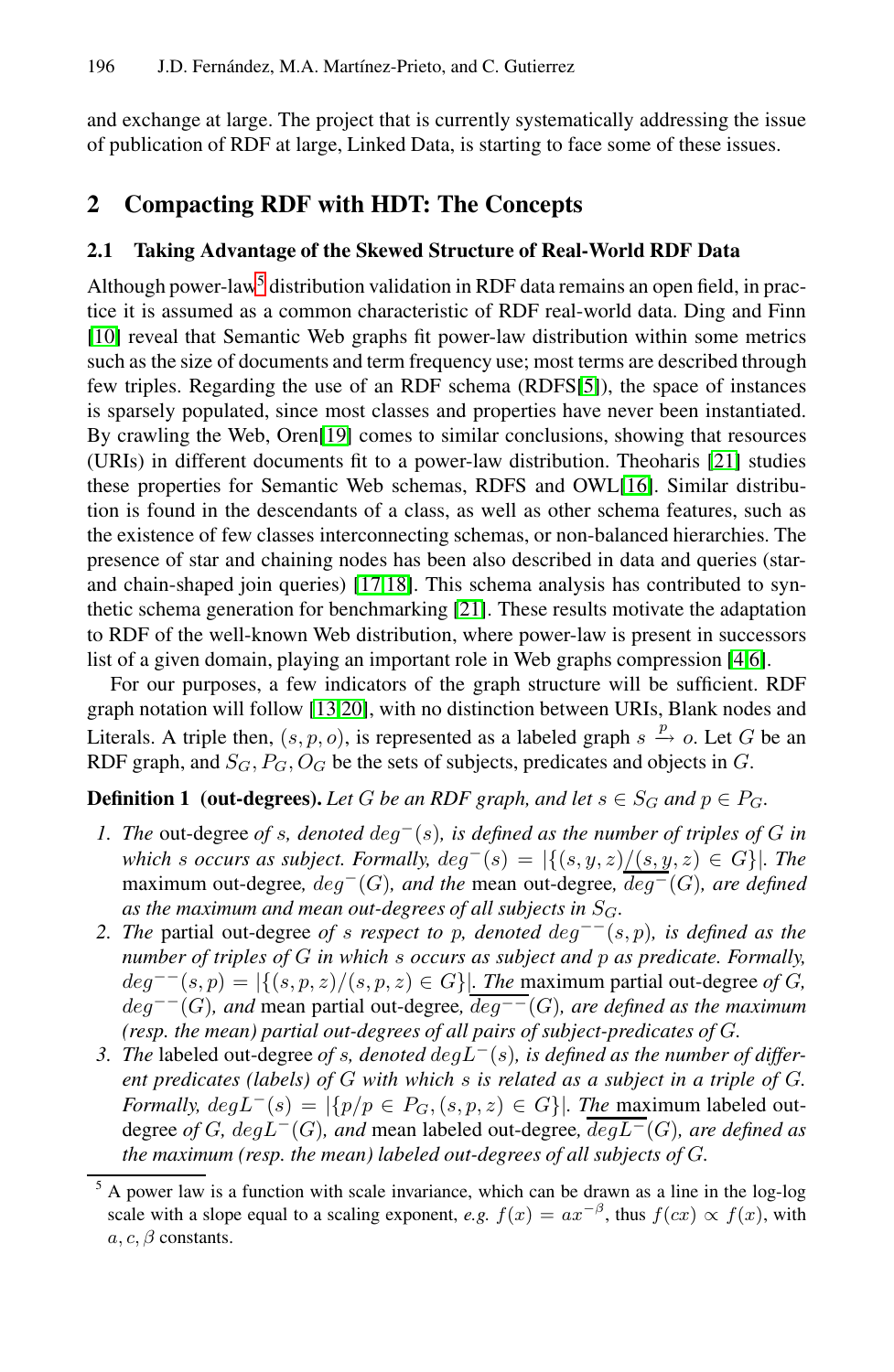

<span id="page-4-0"></span>**Fig. 2.** Incremental representation of an RDF data set with HDT

Symmetrically, we define for objects the *in-degree*, denoted  $deg^+(o)$ , partial in-degree,  $deg^{++}(o, p)$  and labeled in-degree,  $degL^+(o)$ . Their corresponding maximums and means are denoted as  $deg^+(G)$ ,  $deg^{++}(G)$ ,  $deg^+(G)$ ,  $\overline{deg^+(G)}$ ,  $\overline{deg^{++}}(G)$  and  $\overline{degL^{+}}(G)$ . An additional property will be needed in what follows:

**Definition 2 (subject-object ratio** α*<sup>s</sup>*−*<sup>o</sup>***).** *It is defined as the proportion of common subjects and objects in the graph G. Formally,*  $\alpha_{s-o} = \frac{|S_G \cap O_G|}{|S_G \cup O_G|}$ *.* 

Out-degree indicates the relevance of a subject node. A node with high out-degree, also called star, will have hundreds, or even thousands, of arcs (labeled edges in RDF). In conjunction with maximum and mean values, this constitutes good evidence of the existence of these types of nodes in a given graph. Similar reasoning can be made for in-degree, where the node is not a source, but is a common destination object node. Partial and labeled out- and in- degrees are meant to give information on the different types of edges coming out from (or going into) a [n](#page-4-0)ode. Partial out-degree provides a metric of the multi evaluation of pairs (subject-predicate or predicate-object), while labeled degree refines the star-nodes categorization. Finally, subject-object ratio is a good measure of the percentage of nodes along which there are incoming and outgoing edges. These are the key edges to index, because of the different roles they play, either as subjects which are described elsewhere, or as objects describing other resources. In the final Appendix we illustrate these parameters for three real-world data sets.

In what follows, we will use these characteristics to provide a compact structure that represents, succinctly, the information of an RDF data set. Figure 2 outlines the incremental processing of our proposal. The result splits the RDF data set into three components that are represented and managed efficiently.

### **2.2 Header**

The Header component is responsible for providing metadata information about the RDF collection. Although the most used RDF syntaxes consider the possibility of including metadata information, they present several drawbacks. Metadata is provided in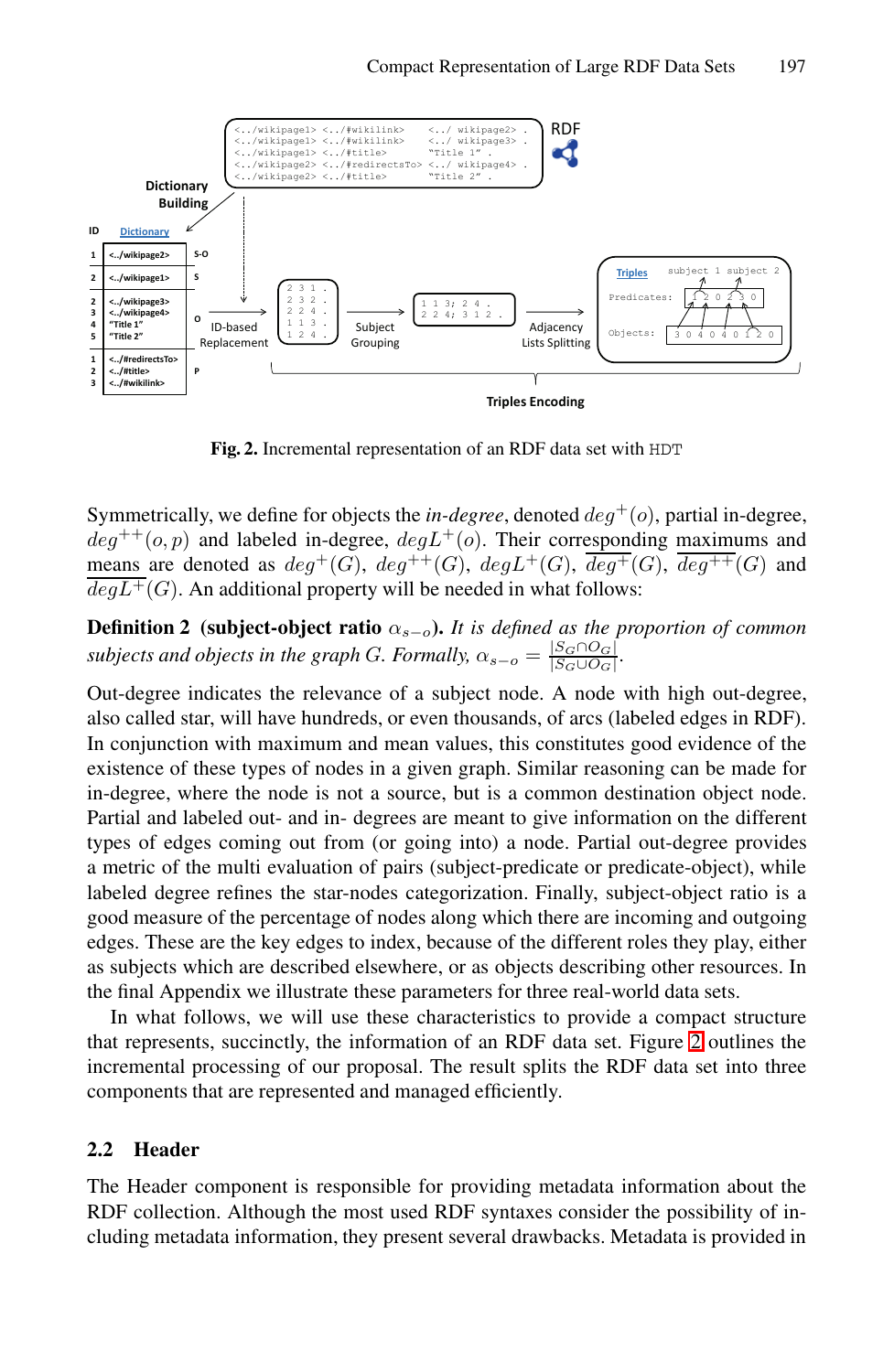the same RDF syntax as the data set, inheriting some of its problems and making difficult the automatic distinction between data and metadata. The metadata of the collection remains unclear and its management is inefficient.

We consider the Header as a flexible component in which the provider includes a desired set of features. We distinguish four types of metadata:

- **–** *Source and provider information*. This includes all kind of authority information about the source (or sources) of data and the provider of th[e da](#page-3-1)ta set, which can differ from the creator of data (*e.g.* in mashup applications). Note that this information can be shared between several data sets of a provider.
- **–** *Publication data*. This collects the metadata about the publication act, such as the site of publication, dates of creation and modification, version of the data set (which could be useful for updating notification), language, encoding, namespaces, etc.
- **–** *Data set statistics*. When managing huge collections, one could consider including some precomputed statistic about what follows in the data sets. For instance, it could be useful to include an estimation of the pa[ram](#page-14-6)eters presented in Section 2.1, or a subset of them used in the concrete design.
- **–** *Other information*. A provider can take into account other metadata for the understanding and management of the data.

# **2.3 Dictionary**

In general terms, a data dictionary is a centralized repository of information about data such as meaning, relationships to other data, origin, usage, and format [15]. Current RDF formats use elementary versions of dictionaries for namespaces and prefixes. This allows for the abbreviation of long and repeated strings (URIs, Literals, etc.). A good example is "http://[ww](#page-13-7)w.w3.org/1999/02/22-rdf-syntax-ns#type" repeated hundreds to thousands of times in the Billion Triple data set. Note that XML has this functionality in the form of namespaces in conjunction with *XML Base*, and several RDF formats allow abbreviations of this kind (@base, @prefix in N3 and Turtle).

Large RDF data sets are supposed to be managed by automatic processes, so that a more effective replacement can be done. The Dictionary component assigns a unique ID to each element in the data set. This way, the dictionary contributes to the goal of compactness, by replacing the long repeated strings in triples by their short IDs. In fact, the assignment of IDs, named as mapping [7], is usually the first step in RDF indexing.

The sets of subjects, predicates and objects in RDF are not disjoint. In order to assign shorter IDs, we distinguish between four sets (in an RDF graph  $G$ ):

- **–** *Common subject-objects*, deno[ted](#page-13-8) as the set  $SO_G$ , are mapped to [1,  $|SO_G|$ ].
- **−** The *non common subjects*,  $S_G$  −  $SO_G$ , are mapped to  $[|SO_G|+1, |S_G|]$ .
- **−** The *non common objects*,  $O_G$  −  $SO_G$ , are mapped to  $[|SO_G|+1, |O_G|]$ .
- **–** *Predicates* are mapped to [1, <sup>|</sup>P*G*|].

Figure 2 shows an example of these four sets within a dictionary building process. Note that a given ID can belong to different sets, but the disambiguation of the correct set is trivial when we know if the ID to search is a subject, a predicate or an object. A similar partitioning is taken in some RDF indexing approaches [2].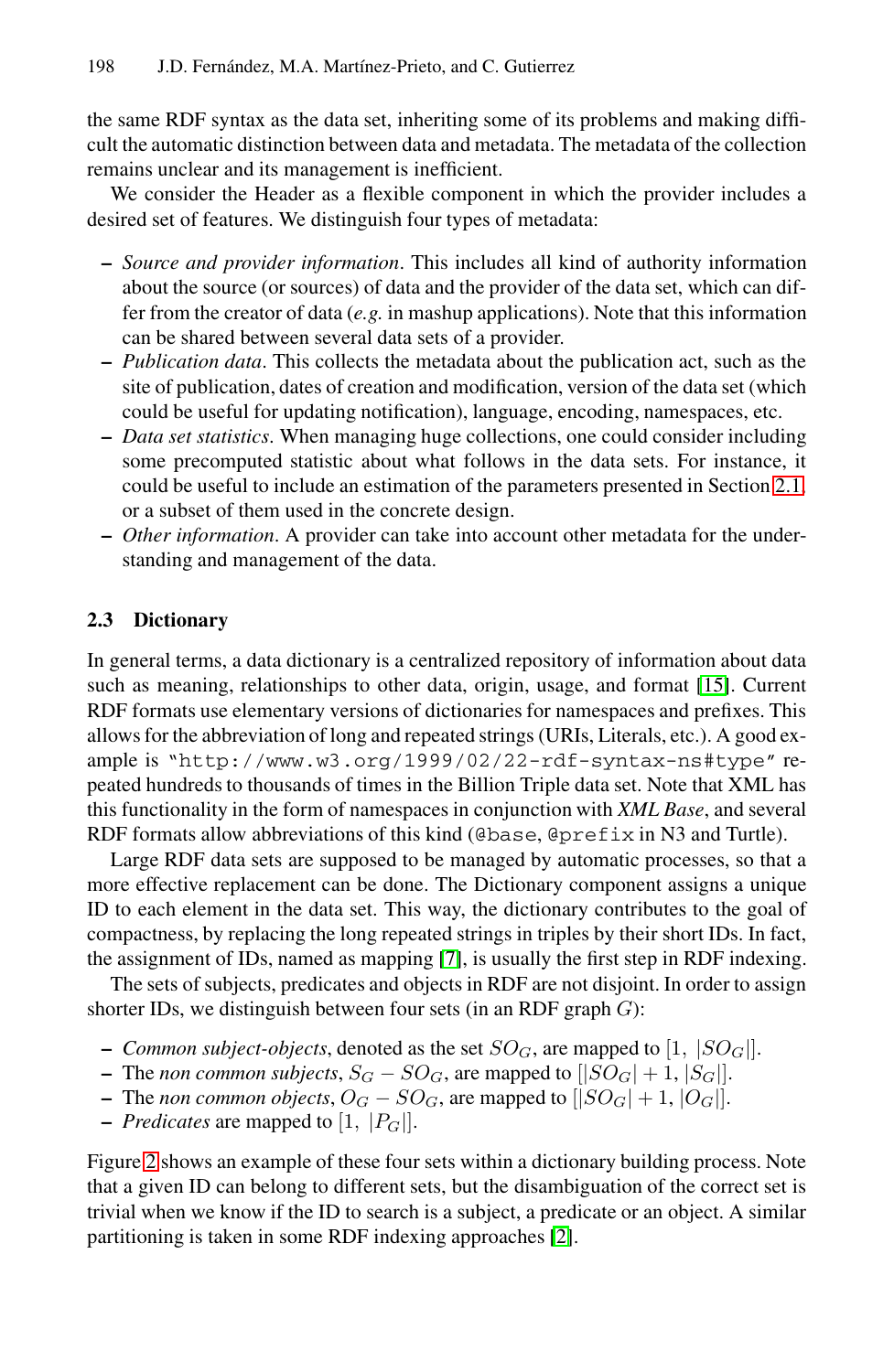The subject-object ratio defined in Section 2.1, α*s*−*o*, characterizes the ratio of the subject-object set in the dictionary, composed of nodes with out-degree and in-degree greater than 0,  $deg^-(a)$ ,  $deg^+(a) > 0$ . We have noted that, in those data sets with a noticeable value of α*s*−*o*, common subject-object identification has and advantage over a disjoint assignment, thus reducing the dictionary size. The set of predicates are treated independently because of their low number and the infrequent overlapping with other sets. Due to the sequential mapping of each set, the dictionary only has to include the strings, supposing an implicit order of IDs and some form of distinction between sets.

The Dictionary component allows multiple configurations. The order of the elements within each set could be random or sorted by some property, *e.g* the frequency of use or the alphabetical order. Prefixes and shared strings (specially for URIs) could be identified an[d](#page-4-0) [w](#page-4-0)ritten once and then reference the unshared portions incrementally. These design decisions should be declared in the Header component.

### **2.4 Triples**

By means of the Dictionary component, an original RDF triple can now be expressed by three IDs, replacing each element in triples with the reference in the dictionary (IDbased replacement in Figure 2). As we transform a stream of strings into a stream of IDs, we can take advantage of some interesting properties.

Adjacency List is a compact data structure that facilitates managing and searching. For example, the set of triples:

$$
\{(s, p_1, o_{11}), \cdots, (s, p_1, o_{1n_1}), (s, p_2, o_{21}), \cdots (s, p_2, o_{2n_2}), \cdots (s, p_k, o_{kn_k})\}
$$

can be written as the adjacency list:

$$
s \to [(p_1, (o_{11}, \cdots, o_{1n_1}), (p_2, (o_{21}, \cdots, o_{2n_2})), \cdots (p_k, (o_{kn_k}))].
$$

Turtle (and hence N3) allows such generalized adjacency lists for triples. For example the set of triples  $\{(s, p, o_j)\}_{j=1}^n$  can be abbreviated as  $(s p o_1, \dots, o_n)$ .<br>The Triples component performs a subject ordered grouping that is

The Triples component performs a subject ordered grouping, that is, triples are reorganized in adjacency lists, in sequential order of subject IDs. Due to this order, an immediate saving can be achieved by omitting the subject representation, as we know the first list corresponds to the first subject, the second list to the following, and so on.

In the notation above, all the data is represented by one stream, in which the list of objects associated with a subject (s) and a predicate (p) is represented just after the p. Instead, we decide to split this representation into two coordinated streams of *Predicates* and *Objects*. The first stream of *Predicates* corresponds to the lists of predicates associated with subjects, maintaining the implicit grouping order. The end of a list of predicates implies a change of subject, and must be marked with a separator, *e.g.* the non-assigned zero ID. The second stream (*Objects*) groups the lists of objects for each pair  $(s, p)$ . These pairs are formed by the subjects (implicit and sequential), and coordinated predicates following the order of the first stream. In this case, the end of a list of objects (also marked in the stream) implies a change of  $(s, p)$  pair, moving forward in the first stream processing.

Figure 2 exemplifies the subject grouping and the final adjacency lists splitting into two coordinated streams. For instance, consider the list [1, 2] in *Objects* stream. This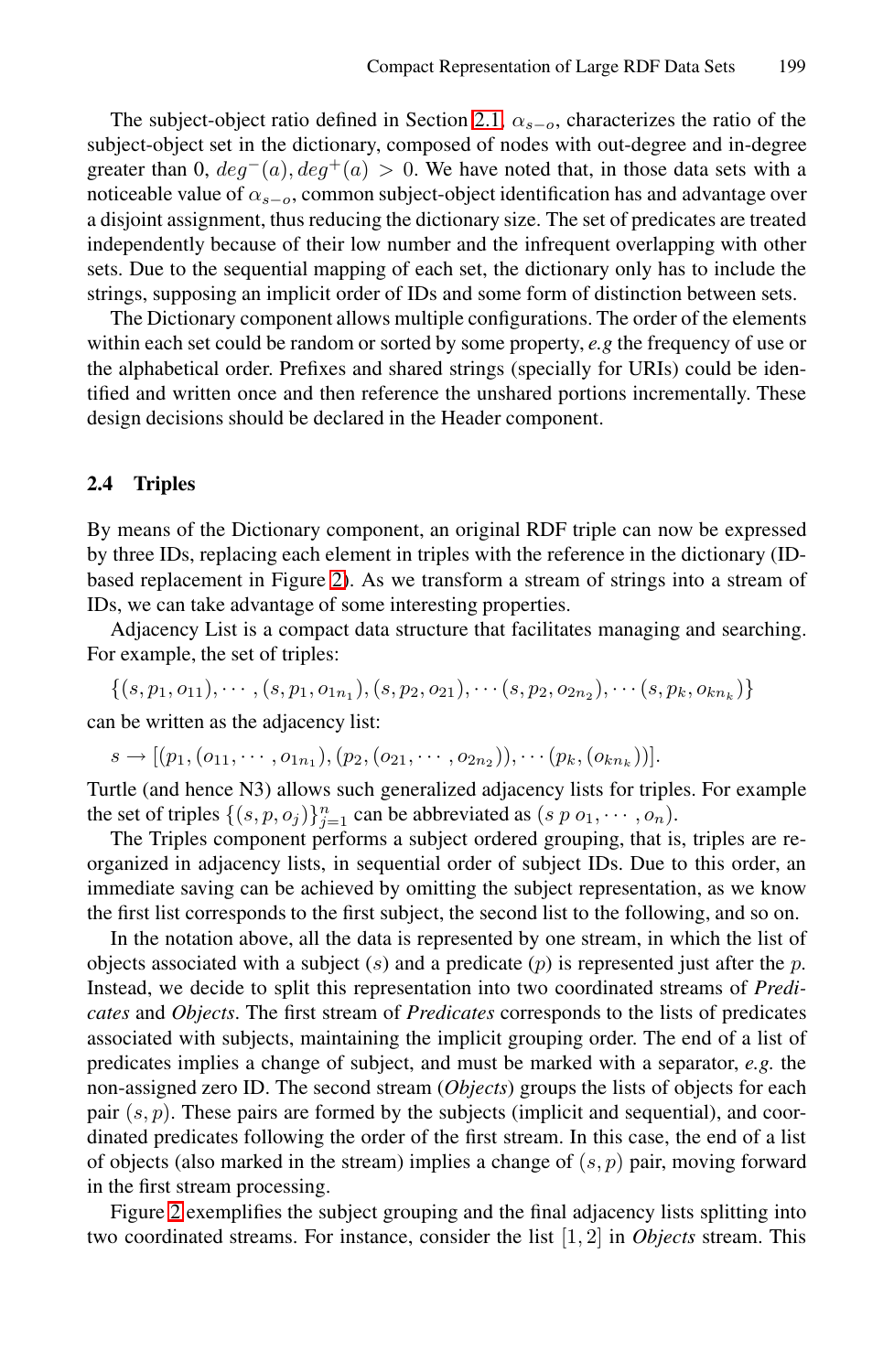is the fourth list in the stream, so it refers to the fourth predicate in *Predicates*: the ID 3. This predicate belongs to the second list in the stream; that is, it is related with the second subject. Thus, the considered list develops the triples  $(2, 3, 1)$  and  $(2, 3, 2)$ .

<span id="page-7-0"></span>The parameters defined in Section 2.1 characterize the streams. Labeled out-degree,  $deqL^{-}(s)$ , indicates the size of the list of predicates for a given subject s. Therefore, the maximum size of any list in *Predicates* is limited by the maximum degL−(G), and the mean is given by  $deqL^{-}(G)$ . Symmetrically, partial out-degree,  $deq^{-}(s, p)$  delimits the corresponding list in *Objects* for a given subject and predicate. Maximum and mean values,  $deg^{--}(G)$  and  $\overline{deg^{--}}(G)$  characterize the *Objects* stream.

This proposal leads to a compact dictionary-based triple representation in which the classical three-dimensional view of RDF has been reduced into two by the coordinated streams, considering implicit the third dimension of subjects. In the next section we introduce appropriate structures to effectively implement the HDT proposal.

# **3 Compacting RDF with HDT: Practical Aspects**

HDT allows RDF data sets to be represented in a compact form, with no restriction on how it should be implemented. This feature allows HDT to be optimized in specific applications. In this section, we approach a practical HDT implementation focused on RDF publication and exchange. The optimization is based on high HDT compressibility and efficient management processes.

### **3.1 Implementation**

The final HDT comprises the concrete implementation of the three complementary representations of the *header*, the *dictionary*, and the set of *triples*.

*Header.* Header information can i[nclu](#page-3-1)de multiple types of metadata, and the selected configuration can vary between different data sets and different providers. In order to reach a mutual understanding between providers and consumers, in final implementation we restrict the Header to be one RDF-valid format and we provide a specific *hdt* vocabulary (http://hdt.dcc.uchile.cl/hdt#) to describe the Header through four top-level statements (containers): (1) *hdt:publicationInformation* describes publication, source and provider information, (2) *hdt:statisticalInformation* includes statistics about the data, *e.g.* the parameters defined in Section 2.1, (3) *hdt:formatInformation* groups the specification of the location and concrete Dictionary and Triples representation, and (4) *hdt:additionalInformation* contains further information given by the provider.

*Dictionary.* The final Dictionary configuration is encoded on a single stream in which all strings (ended with a reserved character,  $e.g$  '\2') are concatenated. Thus, the sequence represents the order of the strings in their correspondent vocabulary of subjectobjects  $(S-O)$ , subjects  $(S)$ , objects  $(O)$ , and predicates  $(P)$ . An empty word (also ended with the reserved character) is appended to the end of each vocabulary in order to delimit its size.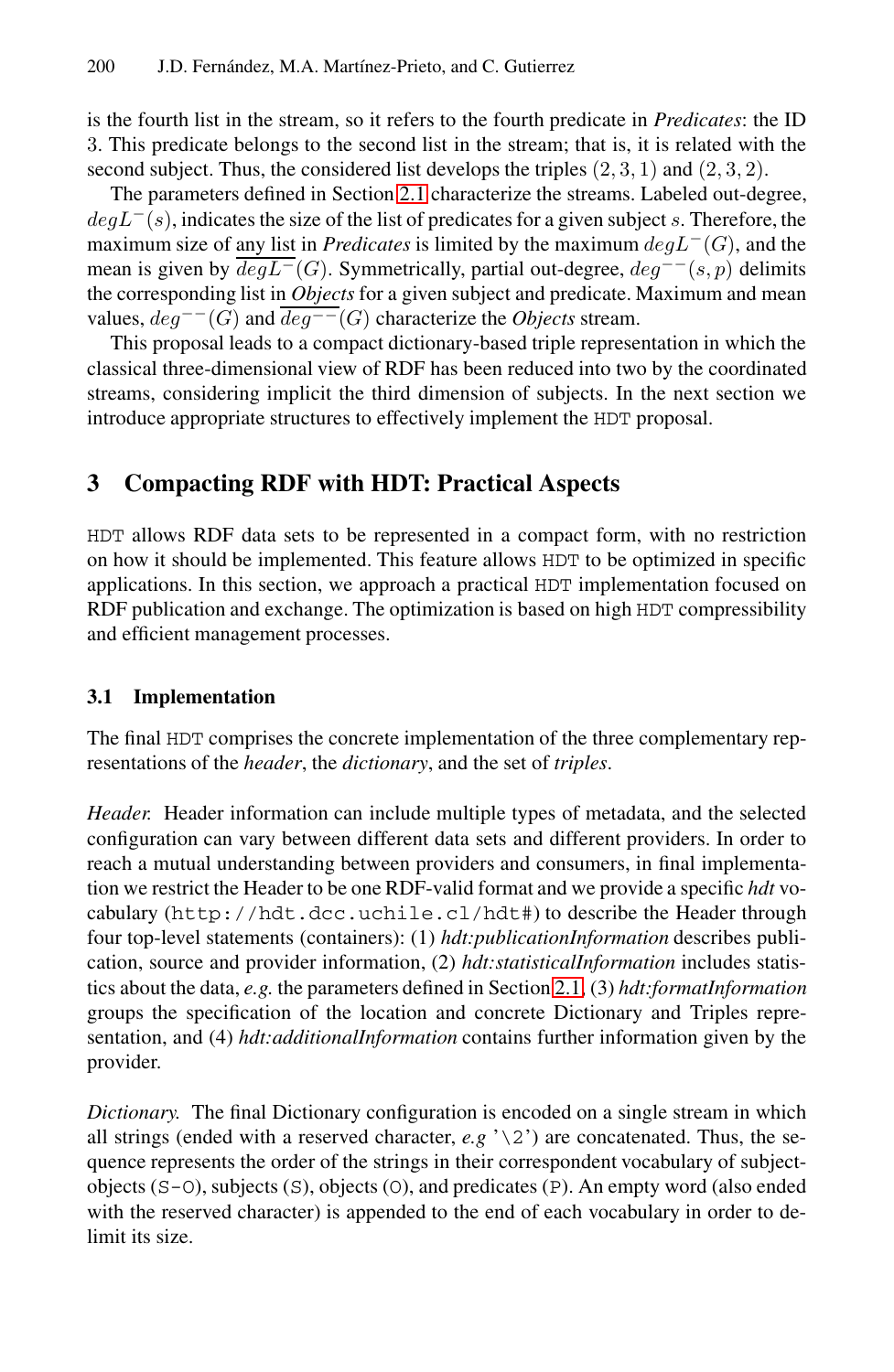

**Fig. 3.** Practical HDT Implementation

*Triples.* As we have previously explained, two coordinated ID-based streams, *Predicates* and *Objects*, *draw* the RDF graph, representing the triples with an implicit subjectgrouping strategy. Both streams can be seen as sequences of non-negative integers in which 0-values mark the endings of predicate and object adjacency lists respectively. This means that positive integers represent predicates and objects, whereas 0's are auxiliary values embed in each stream to represent, implicitly, the graph structure. Our final implementation splits both parts in order to improve the HDT usability and to enhance its compactness. The graph structure is extracted from the original *Predicates* and *Objects* streams, so the 0-values can be deleted from them. The resultant sequences (respectively called  $S_p$  and  $S_o$ ) hold the original ordering for the positive integers. In turn, the graph structure is indexed with two bitsequences ( $\mathcal{B}_p$  and  $\mathcal{B}_o$ , for predicates and objects) in which 0-bits mark IDs in the corresponding  $S_p$  or  $S_o$  sequence, whereas 1-bits are used to mark the end of an adjacency list.

Figure 3 shows a simple example of how the current approach reorganizes the original ID-based streams through the bitsequences. On the one hand, *Predicates*  $= \{1, 2, 0, 2, 3, 0\}$  evolves to the sequence  $S_p = \{1, 2, 2, 3\}$  and the bitsequence  $\mathcal{B}_p =$  ${001001}$  whereas, on the other hand, *Objects* =  ${3, 0, 4, 0, 4, 0, 1, 2, 0}$  is reorganized in  $S_o = \{3, 4, 4, 1, 2\}$  and  $B_o = \{010101001\}.$ 

The triples structure can be interpreted as follows. The i-th 1-bit in  $\mathcal{B}_p$  marks the end of the predicate adjacency list for the i-th subject (it is referred to as  $P_i$ ), whereas the length of the 0-bit sequences between two consecutive 1-bit represents the number of predicates in the corresponding list. For instance, the second 1-bit in  $B_p$  marks the end of the predicate adjacency list for the second subject  $(P_2)$ . As we can see, a sequence of two 0-bit exists in between the previous and the current 1-bit. This means  $P_2$  contains two predicates, which are represented by the third and fourth IDs in  $S_p$  by considering that the third and fourth 0-bit in  $\mathcal{B}_p$  correspond to  $P_2$ . Thus,  $P_2 = \{2, 3\}$ .

Data in  $S_o$  and  $B_o$  are related in the same way. Hence, the j-th 1-bit in  $B_o$  marks the end of the object adjacency list for the  $j-th$  predicate. This predicate is represented by the j-th 0-bit in  $\mathcal{B}_p$  and it is retrieved from the j-th position of  $\mathcal{S}_p$ . For example, the third 1-bit in  $\mathcal{B}_o$  refers the end of the object adjacency list for the third predicate in  $S_p$  which is related to the second subject as we have previously explained. Thus, this adjacency list stores all objects *o* in triples  $(2, 3, o) \in G$ .

Each element in  $S_p$  and  $S_o$  is encoded, respectively, with a fixed-length code of  $log(|P_G|)$  and  $log(|O_G|)$  bits, by considering that the data set comprises  $|P_G|$  and  $|O_G|$ different predicates and objects. The bitsequences used to represent  $B_p$  and  $B_o$  make use of *succinct structures*. They are able to support rank/select operations over a sequence S of length n drawn from an alphabet  $\Sigma = \{0, 1\}$ :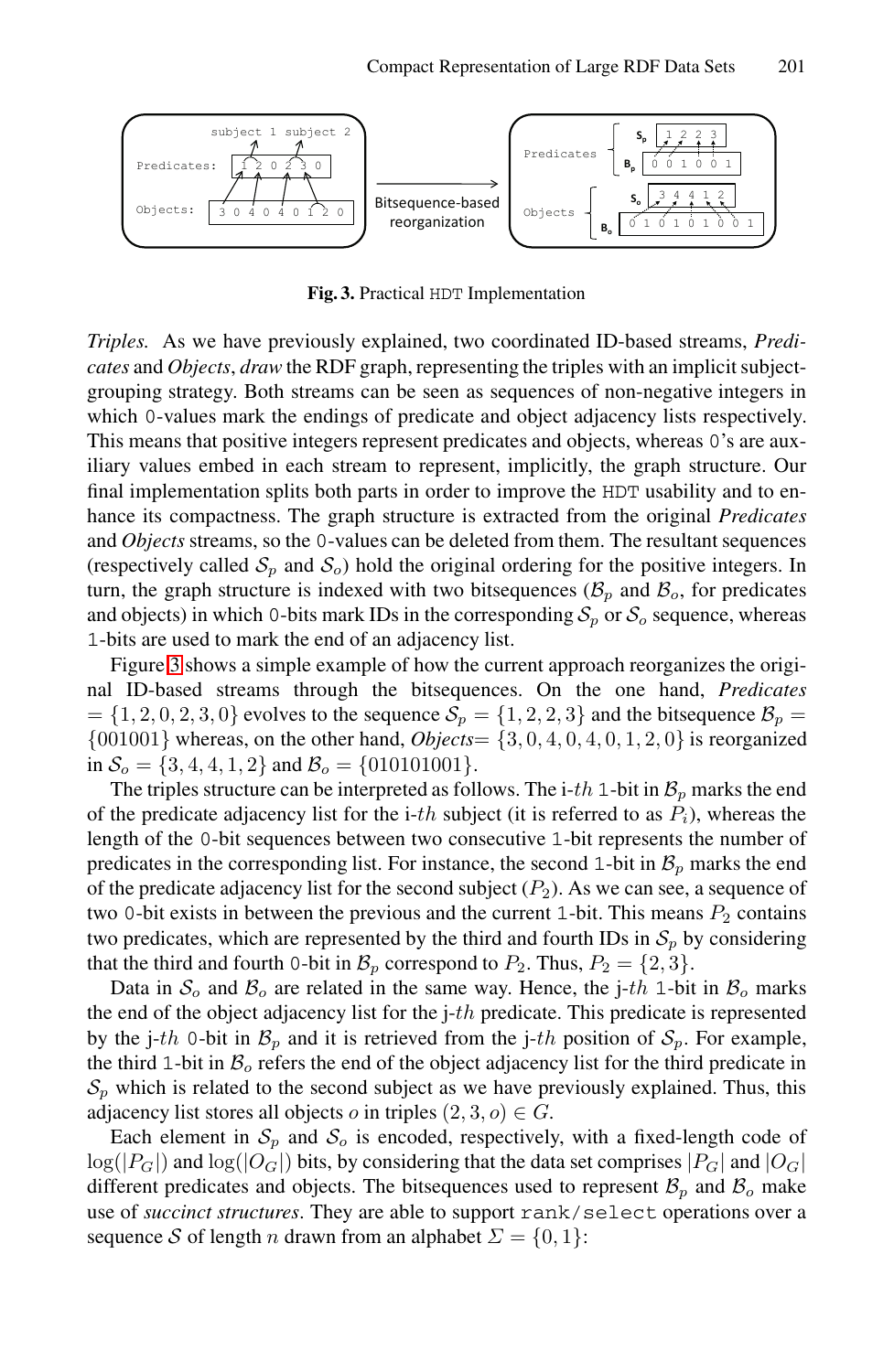<span id="page-9-0"></span>**Algorithm 1.** Check&Find operation for a triple  $(s, p, o)$ 

1. begin  $\leftarrow$  **select**<sub>1</sub>( $B_p$ ,  $s - 1$ ) + 2; 2.  $end \leftarrow \textbf{select}_1(B_p, s) - 1;$ 3.  $size_{P_s} \leftarrow end - begin;$ 4.  $P_s \leftarrow \textbf{retrieve}(S_p, 1 + \textbf{rank}_{\textbf{0}}(B_p, begin), size_{P_s});$ 5. 6.  $plist \leftarrow \text{binary\_search}(P_s, p);$ 7.  $pseq \leftarrow \textbf{rank}_{\mathbf{0}}(B_p, begin) + plist;$ 8. 9. begin ←  $\text{select}_1(B_o, pseq - 1) + 2;$ 10.  $end \leftarrow \textbf{select}_1(B_o, pseq) - 1;$ 11. size<sub>Osv</sub> ← end – begin; 12.  $O_{sp} \leftarrow$  **retrieve** $(S_o, 1 + \text{rank}_0(B_o, begin), size);$  $(S_o, 1 + \text{rank}_0(B_o, begin), size);$  $(S_o, 1 + \text{rank}_0(B_o, begin), size);$ 13. 14.  $plist \leftarrow \text{binary\_search}(O_{sp}, o);$ 

- rank<sub>a</sub>(S, i) counts the occurrences of a symbol  $a \in \{0, 1\}$  in  $\mathcal{S}[1, i]$ .

- select<sub>a</sub>(S, i) finds the *i*-th occurrence of symbol  $a \in \{0, 1\}$  in S.

This problem has been solved using  $n + o(n)$  bits of space while answering the queries in constant time [8]. We choose the *González, et al.* [12] approach to implement our bitsequences. This adds 5% of extra space to the original length of  $\mathcal{B}_p$  and  $\mathcal{B}_o$ , and achieves constant time for the required select/rank operations, which constitutes the basis for accessing to the structure of the graph.

### **3.2 HDT Management**

A really huge RDF data set contains a volume of triples that becomes unmanageable when it is finally published. Let us suppose a very large data set has been published on any of the existing RDF syntaxes. Basic operations, *e.g.* check a triple existence or *access* to a subset of triples, are optimized in RDF storage systems, but this implies, firstly, configuring the system and then loading the full data set for the triple indexing. On the one hand, huge amounts of memory are required to render an efficient-time service when operating on the full data set. On the [ot](#page-9-0)her hand, simple on-demand access to subsets of triples does not profit from the internal structure of RDF and suffers the cost of loading and searching the full data set.

Our current approach proposes an on-demand loading strategy able to take advantage of the structure indexed in  $\mathcal{B}_p$  and  $\mathcal{B}_o$  and accessible by fast rank/ select operations. A functional prototype is implemented in order to test basic operations. An initial stage loads both the dictionary (in a hash table) and the bitsequences; we consider that these structures always fit into memory. The sequences  $S_p$  and  $S_o$  remain stored in disk, queried by using the Check&Find operation described in Algorithm 1.

Lines 1-4 describe the steps performed to retrieve the predicate adjacency list for the subject s ( $P_s$ ). First, we obtain its size by locating its begin/end positions in  $B_p$ . Next, we retrieve its sequence of predicate IDs from  $S_p$ . This operation seeks the position where  $P_s$  begins in  $S_p$  (by using the rank<sub>0</sub> operation in line 4), and, next,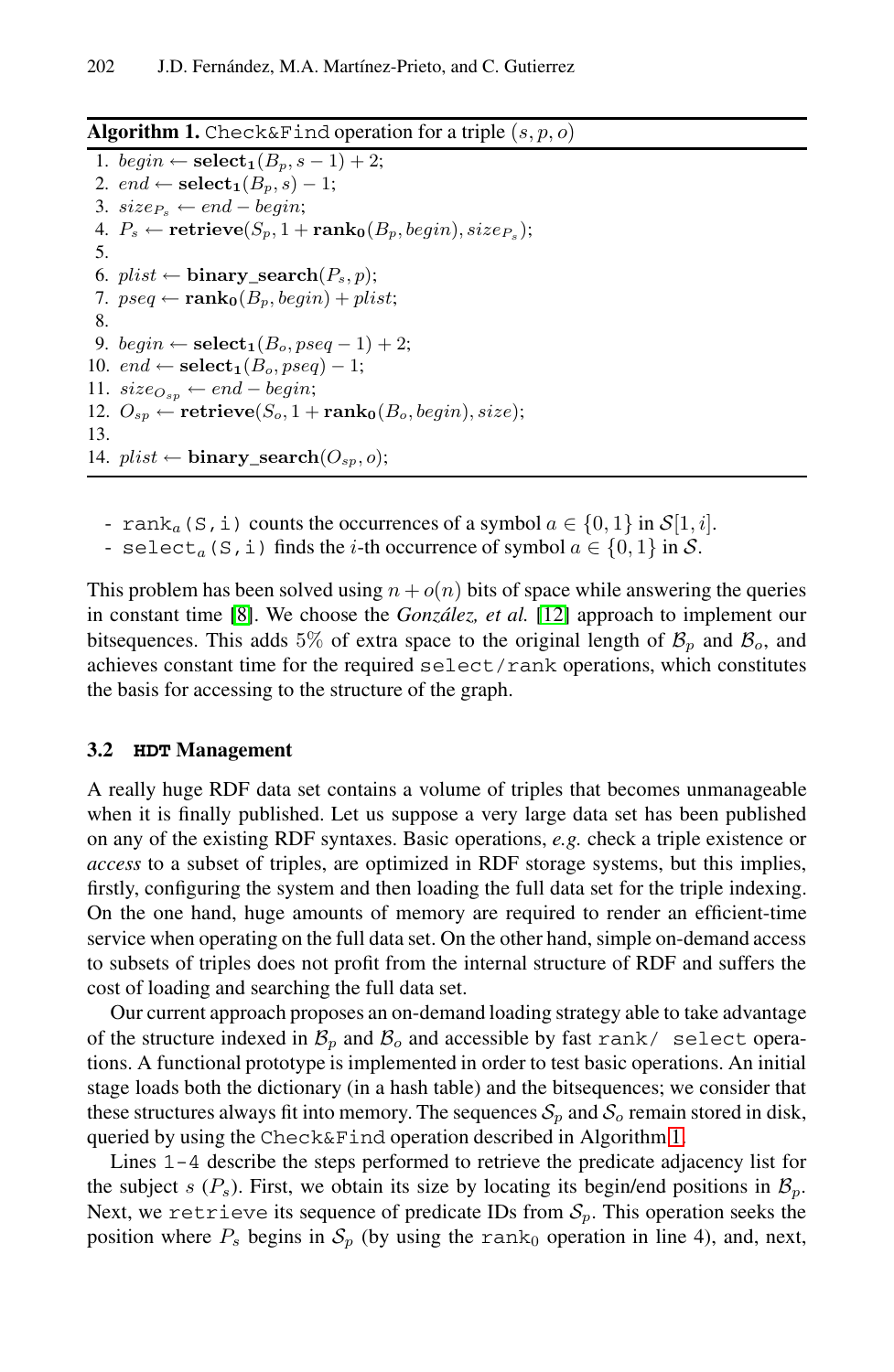retrieves the sequence of  $sizeP<sub>s</sub>$  predicates that composed it. Once  $P<sub>s</sub>$  is available in memory, we need to identify the position (*pseq*) where s and p are related in  $S_p$ . Lines 6-7 describe it. First,  $p$  is located in  $P_s$  with a binary\_search, and, next, this local position (*plist*) is used to obtain its global rank in  $S_p$ . In this step, we are able to retrieve the object adjacency list for  $s, p(O_{sp})$ , by considering that it is indexed through the pseq−th predicate. O*sp* is retrieved (lines 9-12) similarly to P*s*, considering B*<sup>o</sup>* and  $S_o$ . Finally,  $o$  is located with a binary\_search on  $O_{sp}$ .

The cost of the Check&Find operation for a triple  $(s, p, o)$  is  $O(size_{P_s} + size_{O_{sp}})$ , assuming at most  $size_{P_s} = degL^-(s)$  and  $size_{O_{sp}} = deg^{--}(s, p)$ . The distribution of lists assures an amortized cost in  $(deg - (G) + deg^{--}(G))$ . Note that this operation does not just find the required triple  $(e, n, o)$  but also the triples  $(e, n, o) \in G$ . Besides does not just find the required triple  $(s, p, o)$ , but also the triples  $(s, p, z) \in G$ . Besides,  $P<sub>s</sub>$  contains all predicates from  $s$ , so the next operations on triples from  $s$  begin the Check&Find operation by identifying the position of p in  $S_p$  (from line 6).

Efficient access is obtained through Check&Find. If a triple  $(s, p, o) \notin G$ , it can be detected in step 6 (the predicate p is not in the predicate adjacency list for s:  $S_p$ ) or in step 14 (the object  $o$  is not in the object adjacency list for s and  $p: O_{\text{sp}}$ ). On the contrary, if  $(s, p, o) \in G$ , once the triple is found, the strings associated with s, p, and o are retrieved from the dictionary in time  $O(1)$ .

In addition, the Check&Find operation sets the basis for building efficient insertion and deletion. In both cases, the adjacency lists to be updated are already available in memory after the Check&Find. Thus, the changes can be performed in an efficient logarithmic time, and the final performance of the operations will depend on the strategy for writing the updated information on disk. Besides, as we explain, Check&Find checks the triple existence, *i.e* the insertion is only performed if the triple does not exist and the deletion is carried out over the found triple.

We have assumed, in the initial step, that the dictionary fits into memory, a common assumption in the world of indexing regarding the size of the vocabulary. Our current development achieves reducing, in one order of magnitude, the original size by simply applying a prefix extraction. Other optimizations can be applied, such as a hierarchical treatment of URIs.

### **3.3 HDT Compression**

R[DF](#page-11-0) [ex](#page-11-0)change is a common process in the global Web of data with the aim of sharing knowledge. The *data-centric* evolution of the Web will tend to demand even more exhaustive exchange processes in which efficiency is highly desirable. The performance of this task is directly related with the size of the data set, so large RDF data sets can overhead communication channels causing lengthy transmission delays. The use of universal compressors can alleviate this problem, although they are not able to detect and delete all the underlying redundancies of RDF.

We show, in Section 3.4, that our HDT representation (referred to as Plain HDT henceforth) is able to compact the RDF data set up to 15 times with respect to its original size. This compacting ability proves capable of achieving very large savings in communication bandwidth and transmission delays. However, Plain HDT is even more compressible with very little effort. HDT-Compress makes specific decisions for each component: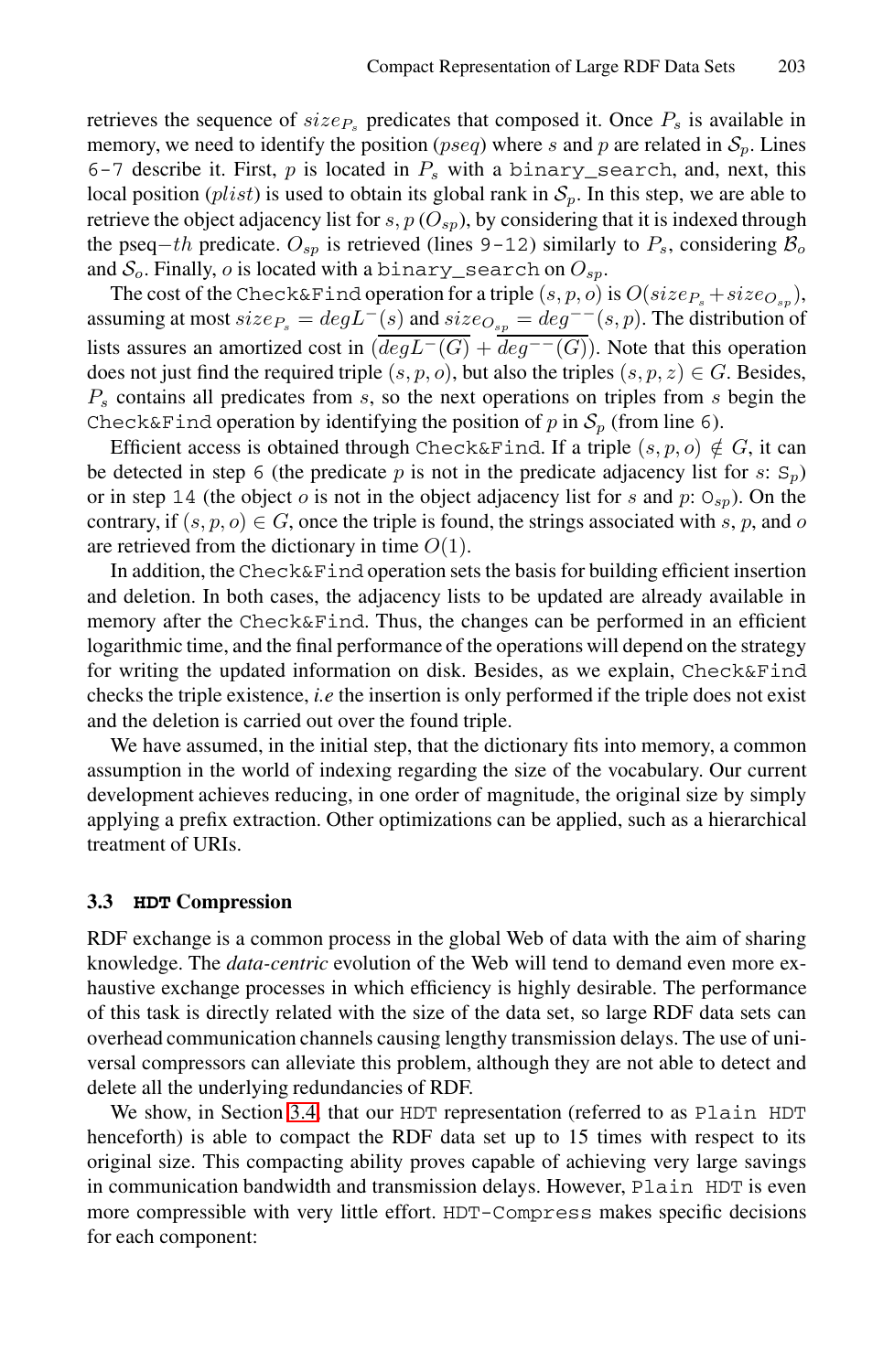| Data set               | Triples    | <b>Size</b>           |  | <b>HDT</b>                      | Universal Compressors |  |                            |
|------------------------|------------|-----------------------|--|---------------------------------|-----------------------|--|----------------------------|
|                        | (millions) | (MB)                  |  | Plain Compress gzip bzip2 ppmdi |                       |  |                            |
| <b>Billion Triples</b> |            | 106.9 15081.74 31.87% |  |                                 |                       |  | 3.91% 9.54% 6.83% 5.32%    |
| Uniprot RDF            | 79.2       | 7083.22 14.33%        |  |                                 |                       |  | 3.23% 8.71% 5.04% 3.99%    |
| Wikipedia              | 47         | 6882.20 6.62%         |  |                                 |                       |  | $2.22\%$ 6.97% 5.11% 4.10% |

**Table 1.** Compression results

**Header:** we keep this component in plain form as it should always be available to any receiving agent for processing.

- **Dictionary:** it [is](#page-15-1) compressed by considering that it stores all strings used in the RDF data set. Thus, we take advantage of repeated prefixes in URIs, specific  $n$ -gram distributions in literals, etc. This class of redundancy is able to be identified with a predictive high-order compressor. We chose PPM [9] to encode the dictionary.
- <span id="page-11-0"></span>**Triples:** t[he](#page-11-1) set of triples compression is independently attempted on each structure. On one hand,  $S_p$  comprises an integer sequence drawn from [1, | $P_G$ ]. A Huffman [14] code is used to compress it. On the other hand, the compression of  $S<sub>o</sub>$  (drawn from  $[1, |O_G|]$ ) takes advantage of the power-law distribution of objects (see the right dispersion graph in Figure 5) through a second Huffman code. Finally, we hold a plain representation for bitsequences because of the small improvement obtained with specific techniques for bitsequence compression.

We chose shuff<sup>6</sup> and ppmdi<sup>7</sup> to implement, respectively, the Huffman and PPMbased encoding.

#### **3.4 Experimental Results**

This section shows the experimental results of the practical applications previously described for HDT. These tests were performed on a Debian 4.1.1 operating system, running on a computer with an AMD Opteron(tm) Processor 246 at 2 GHz and 4 GB of RAM. W[e u](#page-12-1)sed a  $g++ 4.1.2$  compiler with  $-09$  optimization. This experimentation was run on the data sets described in the final Appendix.

First, we study the HDT performance with incremental size of the Uniprot data set, from 1 to 40 million triples. This is shown in Figure 4. The left table studies the HDT effectiveness evolution. As can be seen, it is distributed between  $14 - 15\%$  for Plain HDT, and by around 3.5% for HDT-Compress (the percentage is always given with [regard to the original file size\). This pr](http://www.cs.mu.oz.au/~alistair/mr_coder/)oves the scalability of the HDT effectiveness by [considering that the results do not directly depe](http://pizzachili.dcc.uchile.cl/experiments.html)nd on the size of the data set.

<span id="page-11-1"></span>The right graph of Figure 4 shows relevant times for HDT. On the one hand, the *creation* time stands for the time required to transform an RDF data set (from plain N3) into HDT. This process is only performed once at publishing and shows a sublinear growth. On the other hand, after the *loading* time, the minimum information required for HDT management is in memory and available to be accessed with the Check&Find

<sup>6</sup> http://www.cs.mu.oz.au/~alistair/mr\_coder/

 $7$ http://pizzachili.dcc.uchile.cl/experiments.html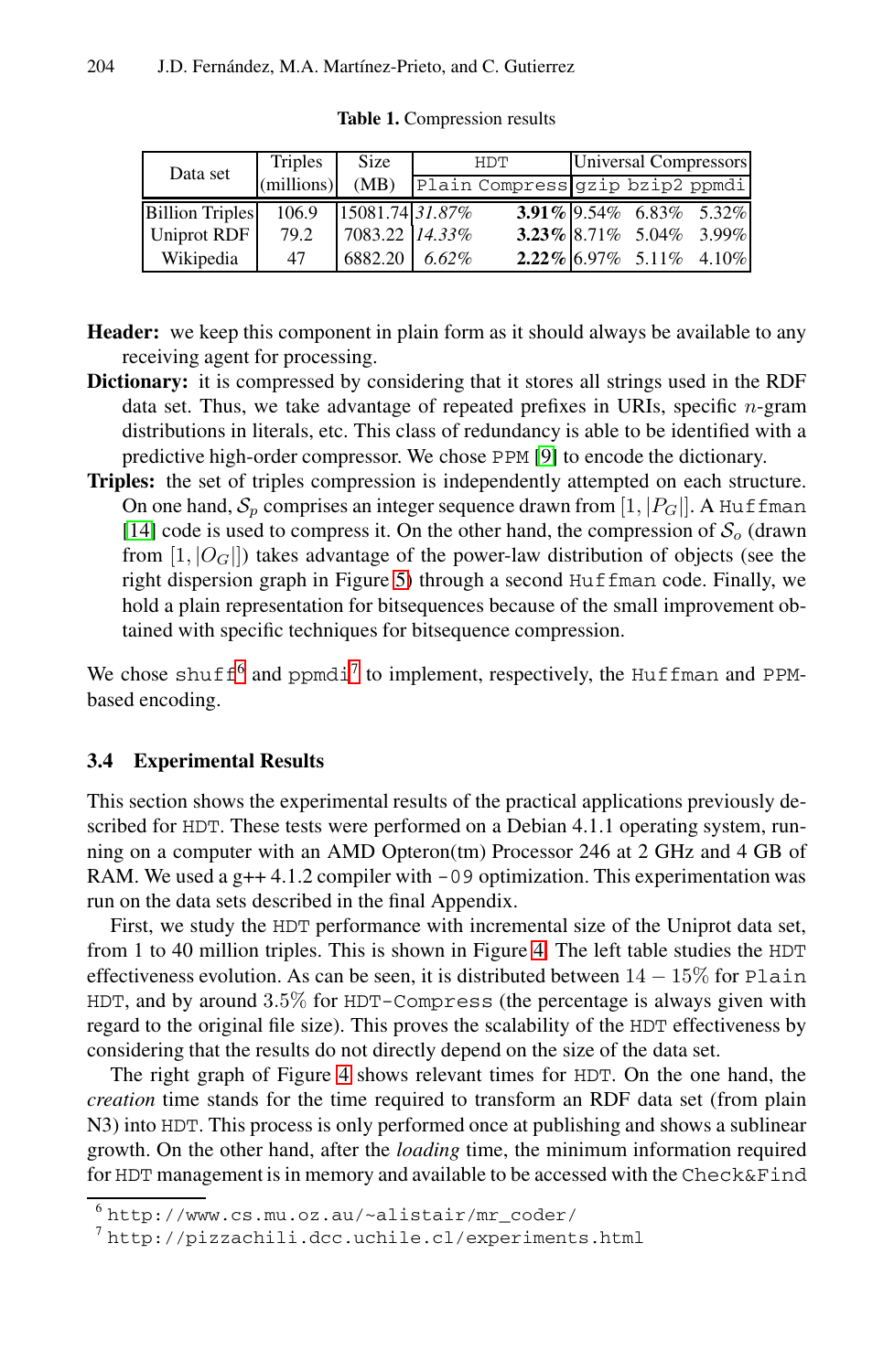<span id="page-12-1"></span>

**Fig. 4.** Performance of HDT (Plain and Compress) with incremental size data sets from Uniprot. The left table shows effectiveness, whereas the right figure draws significative times.

mechanism (Algorithm 1). As can be seen, this time is only a very small fraction ( $\approx 3\%$ ) of the creation one. Additionally, symmetrical *compression* and *decompression* times are achieved with HDT-Compress. This guarantees real time exchange processes by considering that the receiver is able to start the decompression as soon as the beginning of the compressed data set starts to arrive. In absolute terms, both compression and decompression times are slightly worse than the loading ones.

Table 1 compares HDT with respect to four well-known universal compressors. We choose gzip as a dictionary-based technique on LZ77, bzip2 based on the Burrows-Wheeler Transform, and ppmdi as a predictive high-order compressor. We consider a heterogeneous corpora of RDF data sets shown in the final Appendix: Billion Triples, Uniprot RDF and Wikipedia with 106.9, 79.2, and 47 million of triples respectively.

<span id="page-12-0"></span>The most effective universal compressors for all data sets are ppmdi and bzip2 which achieve ratios of around 4% and 5% respectively. A very interesting result shows that Plain HDT is able to outperform gzip for the Wikipedia data set. This demonstrates the previously cited ability of HDT to obtain compact representations of RDF. HDT-Compress achieves the most effective results with ratios between  $2 - 4\%$  for the considered data sets. This supposes reductions between  $3 - 4$  times with respect to Plain HDT, and consequently proportional improvements on exchanging processes. In turn, HDT-Compress also outperforms universal compressors by improving the best results, achieved on ppmdi, of between  $20 - 45\%$ .

# **4 Conclusions and Future Work**

RDF publication and exchange at large scale are seriously compromised by the scalability drawbacks of current RDF formats and the lack of modular structure, internal metadata information and native operations over the data. HDT addresses these problems by approaching a more compact representation format, decomposing an RDF data source into three main parts: Header, Dictionary, and Triples. Besides, this representation can be implemented by succinct structures and simple compression notions. This results in a very compact RDF representation able to support an on-demand Check&Find mechanism currently used to implement indexed access to the RDF graph. Our experimental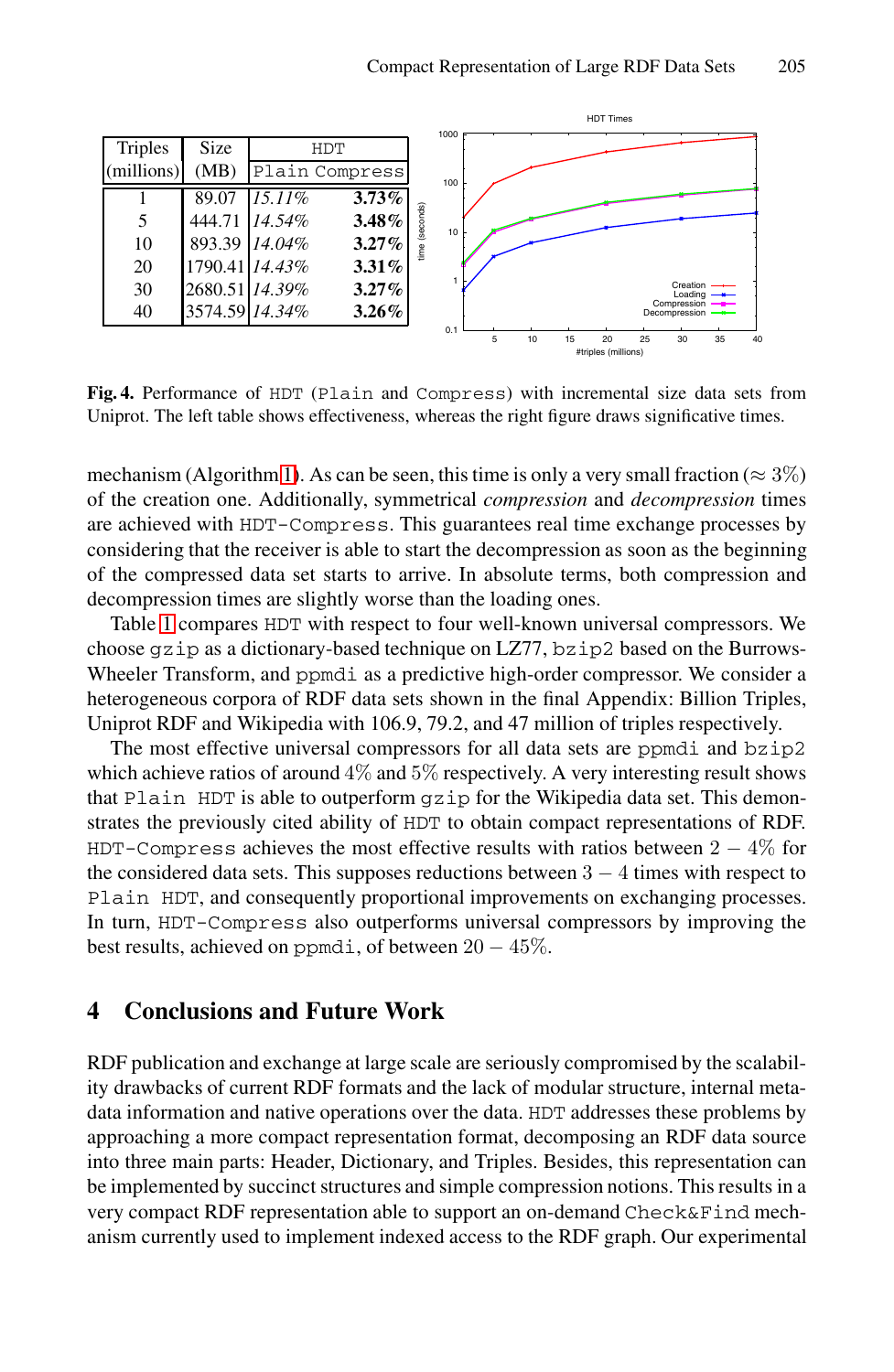results show the scalability of HDT for incremental data set sizes, being able to compact a data set up to 15 times current naive representations and providing efficient access to the data. In turn, a specific compression technique for RDF, HDT-Compress, outperforms universal compressors, which can serve as an essential choice in exchange processes involving huge data sets.

Current results open some interesting opportunities for future work. HDT compactness and the on-demand operations set the basis for developing an RDF storage system over HDT. The Check&Find mechanism and its ability to perform indexed access to the RDF graph will guide the design of efficient insertion and deletion (thus, also updating) which establish a full set of management operations. Additionally, we are currently analyzing  $S_p$  and  $S_o$  to be reorganized following a wavelet-tree-like strategy. This keeps the current spatial requirements of HDT but also provides indexed access inside both sequences, suggesting a full compressed index able to solve basic SPARQL queries natively. The resolution of a basic SPARQL join query can be performed through a se[ries of wavelet-tree and bitsequences operation](http://www.semanticscripting.org/SFSW2008)s and dictionary accesses. Subject-object JOINs resolution can also profit from the common naming in the dictionary, as the elements are correctly and quickly localized in the top IDs.

### <span id="page-13-8"></span><span id="page-13-4"></span><span id="page-13-3"></span><span id="page-13-0"></span>**References**

- 1. Alexander, K.: RDF in JSON: A Specification for serialising RDF in JSON. In: SFSW 2008 (2008), http://www.semanticscripting.org/SFSW2008 (retrieved September [2010\)](http://www.w3.org/TR/rdf-schema/)
- <span id="page-13-7"></span><span id="page-13-5"></span>2. Atre, M., Chaoji, V., Zaki, M.J., Hendler, J.A.: Matrix "Bit" loaded: a scalable lightweight join query processor for RDF data. In: WWW 2010, pp. 41–50 (2010)
- 3. Beckett, D.: RDF/XML syntax specification (Revised). Technical report, W3C (February 2004)
- <span id="page-13-10"></span>4. Boldi, P., Vigna, S.: The webgraph framework I: compression techniques. In: WWW 2004, pp. 595–602 (2004)
- <span id="page-13-1"></span>5. Brickley, D.: RDF Vocabulary Description Language 1.0: RDF Schema. W3C Recomm. (2004), http://www.w3.org/TR/rdf-schema/ (retrieved September 2010)
- <span id="page-13-2"></span>6. Chierichetti, F., Kumar, R., Raghavan, P.: Compressed web indexes. In: WWW 2009, pp. 451–460 (2009)
- <span id="page-13-9"></span>7. Chong, E.I., Das, S., Eadon, G., Srinivasan, J.: An efficient sql-based rdf querying scheme. In: VLDB 2005, pp. 1216–1227 (2005)
- 8. Clark, D.: Compact PAT trees. PhD thesis, University of Waterloo (1996)
- <span id="page-13-6"></span>9. Cleary, J.G., Witten, I.H.: Data Compression Using Adaptive Coding and Partial String Matching. IEEE Transactions on Communications 32(4), 396–402 (1984)
- 10. Ding, L., Finin, T.: Characterizing the Semantic Web on the Web. In: Cruz, I., Decker, S., Allemang, D., Preist, C., Schwabe, D., Mika, P., Uschold, M., Aroyo, L.M. (eds.) ISWC 2006. LNCS, vol. 4273, pp. 242–257. Springer, Heidelberg (2006)
- 11. Fernández, J.D., Gutierrez, C., Martínez-Prieto, M.A.: RDF compression: basic approaches. In: WWW 2010, pp. 1091–1092 (2010)
- 12. González, R., Grabowski, S., Makinen, V., Navarro, G.: Practical implementation of rank and select queries. In: WEA 2005, pp. 27–38 (2005)
- 13. Gutierrez, C., Hurtado, C., Mendelzon, A.O.: Foundations of semantic web databases. In: PODS 2004, pp. 95–106 (2004)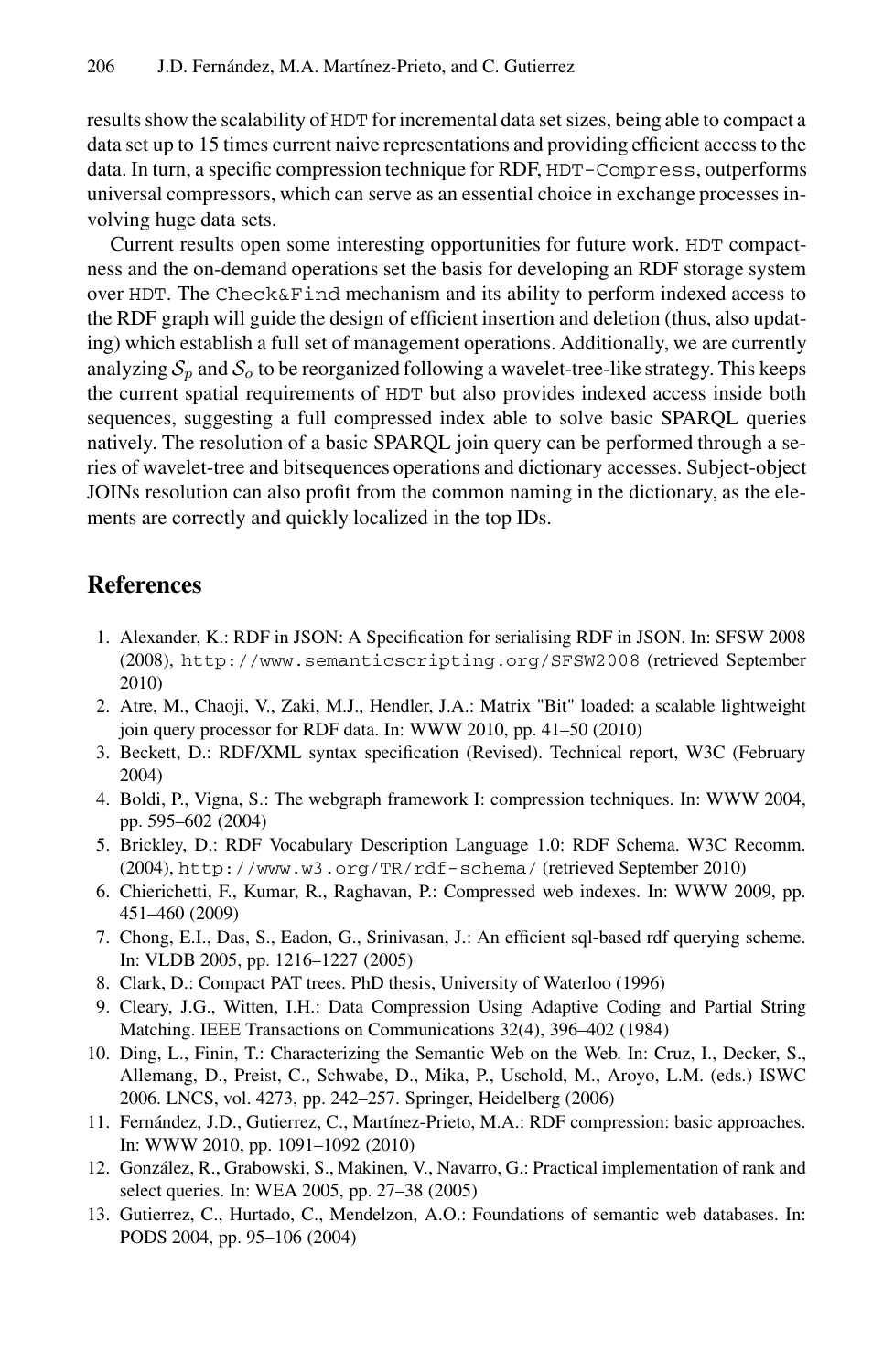- <span id="page-14-6"></span><span id="page-14-4"></span><span id="page-14-3"></span><span id="page-14-2"></span><span id="page-14-0"></span>14. Huffman, D.A.: A Method for the Construction of Minimum-Redundancy Codes. Proceedings of the IRE 40(9), 1098–1101 (1952)
- 15. IBM. IBM Dictionary of Computing. McGraw-Hill, New York (1993)
- <span id="page-14-5"></span>16. McGuinness, D., van Harmelen, F.: OWL Web Ontology Language Overview. W3C Recommendation (2004), http://www.w3.org/TR/owl-features/ (retrieved September 2010)
- <span id="page-14-1"></span>17. Neumann, T., Weikum, G.: RDF-3X: a RISC-style engine for RDF. Proceedings of the VLDB Endowment 1(1), 647–659 (2008)
- 18. Neumann, T., Weikum, G.: Scalable join processing on very large rdf graphs. In: COMAD 2009, pp. 627–640 (2009)
- 19. Oren, E., et al.: Sindice.com: a document-oriented lookup index for open linked data. International Journal of Metadata, Semantics and Ontologies 3(1), 37–52 (2008)
- 20. Pérez, J., Arenas, M., Gutierrez, C.: Semantics and Complexity of SPARQL. ACM Transactions on Database Systems 34(3), 1–45 (2009)
- 21. Theoharis, Y., Tzitzikas, Y., Kotzinos, D., Christophides, V.: On Graph Features of Semantic Web Schemas. IEEE Trans. on Know. and Data Engineering 20(5), 692–702 (2008)

# **Appendix: The Data Sets Used in the Study**

This appendix comprises an experimental study on real-world data sets in order to ch[ara](#page-14-7)cterize RDF structure and redundancy by applying the parameters presented in Section 2.1. We chose three data sets based on the huge amount of triples, different application domains and previous uses in benchmarking:

– *Billion Triples Challenge:* One of the [lar](#page-14-8)gest RDF data sets (∼3.2 billion statements) available at the moment of writing, given as part of the Semantic Web Challenge<sup>8</sup>. Data is collected from Sindice, Swoogle, DBpedia and others.

– *Uniprot RDF*9: huge, freely-accessible RDF data set of protein sequence data, as part of the Uniprot project (∼0.7 billion statements).

– *Wikipedia triple-set*10: English Wikipedia in RDF (∼47 million statements).

A preprocessing step is first applied. Billion Triples data was parsed from N-Quads  $format<sup>11</sup>$  to NTriples by eliminating context information. We generated an N3 format from the original RDF/XML of Uniprot by using the tool SemWeb<sup>12</sup>. For Billion Triples and Uniprot, we used a random sample of the data, respecting the order of appearance [and eliminating repeated tr](http://challenge.semanticweb.org/)iples.

<span id="page-14-7"></span>[Table 2 summarizes the statistical da](http://dev.isb-sib.ch/projects/uniprot-rdf/)ta, focusing on the most relevant parameters [for](http://labs.systemone.at/wikipedia3) [our](http://labs.systemone.at/wikipedia3) [approach.](http://labs.systemone.at/wikipedia3) [Several](http://labs.systemone.at/wikipedia3) [com](http://labs.systemone.at/wikipedia3)ments are in order. First of all, note the high variability [of](http://sw.deri.org/2008/07/n-quads/) [values](http://sw.deri.org/2008/07/n-quads/) [among](http://sw.deri.org/2008/07/n-quads/) [the](http://sw.deri.org/2008/07/n-quads/) [data](http://sw.deri.org/2008/07/n-quads/) [sets](http://sw.deri.org/2008/07/n-quads/). Billion Triple data set is a mashup of diverse sources, [whereas](http://razor.occams.info/code/semweb/semweb-current/doc/index.html) [Wikipedia](http://razor.occams.info/code/semweb/semweb-current/doc/index.html) [triple-set](http://razor.occams.info/code/semweb/semweb-current/doc/index.html) [and](http://razor.occams.info/code/semweb/semweb-current/doc/index.html) [Uniprot](http://razor.occams.info/code/semweb/semweb-current/doc/index.html) [are](http://razor.occams.info/code/semweb/semweb-current/doc/index.html) [designed](http://razor.occams.info/code/semweb/semweb-current/doc/index.html) [wit](http://razor.occams.info/code/semweb/semweb-current/doc/index.html)h one main purpose. The special condition of Billion Triple increments the number of different predicates, although they remain proportionally small to the number of triples, as well as decreasing the

<span id="page-14-8"></span><sup>8</sup> http://challenge.semanticweb.org/

<sup>9</sup> http://dev.isb-sib.ch/projects/uniprot-rdf/

<sup>10</sup> http://labs.systemone.at/wikipedia3

<sup>11</sup> http://sw.deri.org/2008/07/n-quads/

<sup>12</sup> http://razor.occams.info/code/semweb/semweb-current/doc/ index.html